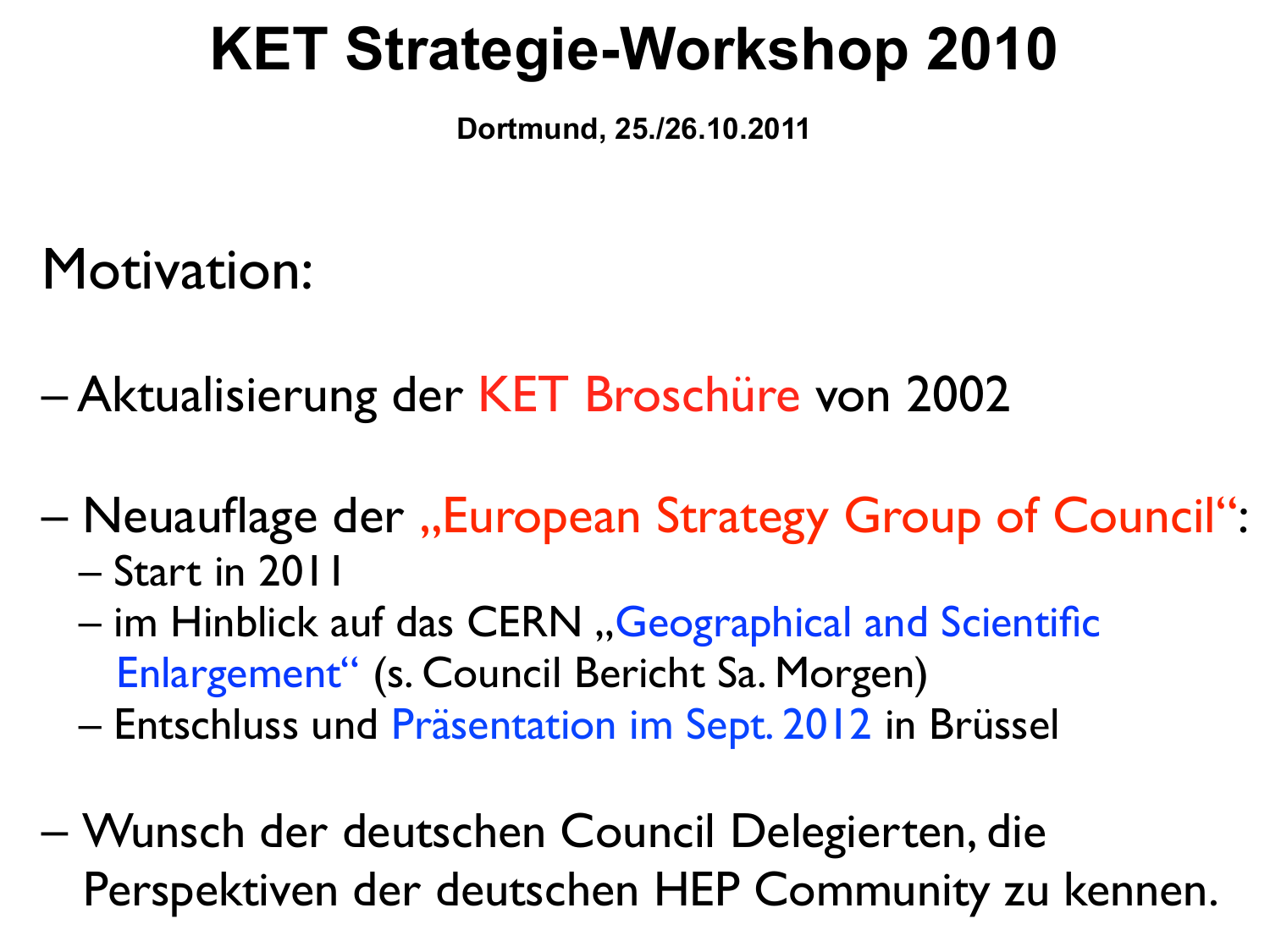### **KET Strategie-Workshop 2010**

#### **Dortmund, 25./26.10.2011**

Montag, 25.10.2011 Dienstag, 25.10.2011

| $\Gamma$ iontag, 25.10.2011 |                                                                                                                  |                      |                                                           |
|-----------------------------|------------------------------------------------------------------------------------------------------------------|----------------------|-----------------------------------------------------------|
|                             |                                                                                                                  | 8:00 - 9:00 Uhr      | <b>KET Sitzung</b>                                        |
| 11:00 - 11:45               | Eröffnung; Begrüssung                                                                                            |                      | (closed session)                                          |
| Uhr                         | (S. Bethke, B. Spaan)                                                                                            | 9:00 - 9:20 Uhr      | <b>Dark Matter Searches</b>                               |
| 11:15 - 11:45               | Theorie I: die grossen Fragen und Themen der TP in der Zukunft                                                   |                      | (Uwe Oberlack, Mainz)                                     |
| Uhr                         | (W. Buchmüller, Hamburg)                                                                                         | 9:30 - 9:50 Uhr      | Theorie II: Aufstellung der TP-Theorie in D               |
| 11:55 - 12:20               | Perspektiven der Hadron-Collider Physik                                                                          |                      | (Th. Mannel, Siegen)                                      |
| Uhr                         | (Th. Müller, Karlsruhe)                                                                                          | 10:00 - 10:30<br>Uhr | - Kaffee-                                                 |
| 12:30 - 13:30<br>Uhr        | ----- Mittagsbuffet (catered) -----------------                                                                  |                      |                                                           |
| 13:30 - 13:50               |                                                                                                                  | 10:30 - 10:50<br>Uhr | Perspektiven der b-Physik<br>(Ch. Kiesling, MPP München)  |
| Uhr                         | <b>LHC</b> upgrade<br>(N. Wermes, Bonn)                                                                          | 11:00 - 11:20        | Astro-Teilchenphysik (KAT-Präsentation)                   |
| 14:00 - 14:20               | Linear Colliders I: ILC                                                                                          | Uhr                  | (Ch. Spiering, DESY - Zeuthen)                            |
| Uhr                         | (K. Desch, Bonn)                                                                                                 | 11:30 - 11:50        | Kern- und Hadronen-Physik (KHUK-Präsentation)             |
| 14:30 - 14:50               | Linear Colliders II: CLIC                                                                                        | Uhr                  | (J. Wessels, Münster)                                     |
| Uhr                         | (M. Hauschild, CERN)                                                                                             | 12:00 - 13:00        |                                                           |
| 15:00 - 15:20               | Neutrino-Physik an Beschleunigern                                                                                | Uhr                  | - Mittagsbuffet (catered)-----------------                |
| Uhr                         | (A. Stahl, Aachen)                                                                                               | 13:00 - 13:20        | Zusammenfassung Parallelsitzung A (Nichtbeschleuniger-TP) |
| 15:30 - 15:50               | Langzeitstrategie des CERN                                                                                       | Uhr                  | (Stefan Schoenert, MPK Heidelberg)                        |
| Uhr                         | (R. Heuer; CERN)                                                                                                 | 13:30 - 13:50        | Zusammenfassung Parallelsitzung B (Präzisionsexperimente) |
| 16:10 - 16:30               | ----- Kaffeepause (Räumen des Plenarsaals)                                                                       | Uhr                  | (S. Paul, TU München)                                     |
| Uhr                         |                                                                                                                  | 14:00 - 14:20        | Zusammenfassung Parallelsitzung C (Beschl.-Technologien)  |
|                             | Nichtbeschleuniger-Teilchenphysik (Stefan Schoenert, MPK Heid                                                    | Uhr                  | (Allen Caldwell, MPP München)                             |
|                             |                                                                                                                  | 14:30 - 14:50        | Zusammenfassung Parallelsitzung D (Experimente am DESY)   |
| 16:30 - 1800<br>Uhr         | Präzisionsexperimente an (Niederenergie-)Beschleunigern (StepUhr<br>B. München)                                  |                      | (E. Elsen, DESY, oder A. Schöning, Heidelberg)            |
|                             |                                                                                                                  | 15:00 - 15:30<br>Uhr | workshop summary                                          |
|                             | neue Beschleuniger-Technologien (Allen Caldwell, MPP Münche<br>$\bar{c}$                                         | 15:30 - 16:00        |                                                           |
| 18:00 - 19:00<br>Uhr        | Neue Experimente unter Ausnutzung der DESY Infrastruktur<br>D. (E. Elsen, DESY Hamburg; A. Schöning, Heidelberg) | Uhr                  | Kaffee                                                    |
|                             |                                                                                                                  | 16:00 - 18:00        | <b>KET Sitzung (closed session)</b>                       |
|                             | Gambrinus-Forum: Kolloquiumsvortrag Heuer                                                                        | Uhr                  |                                                           |
|                             |                                                                                                                  |                      |                                                           |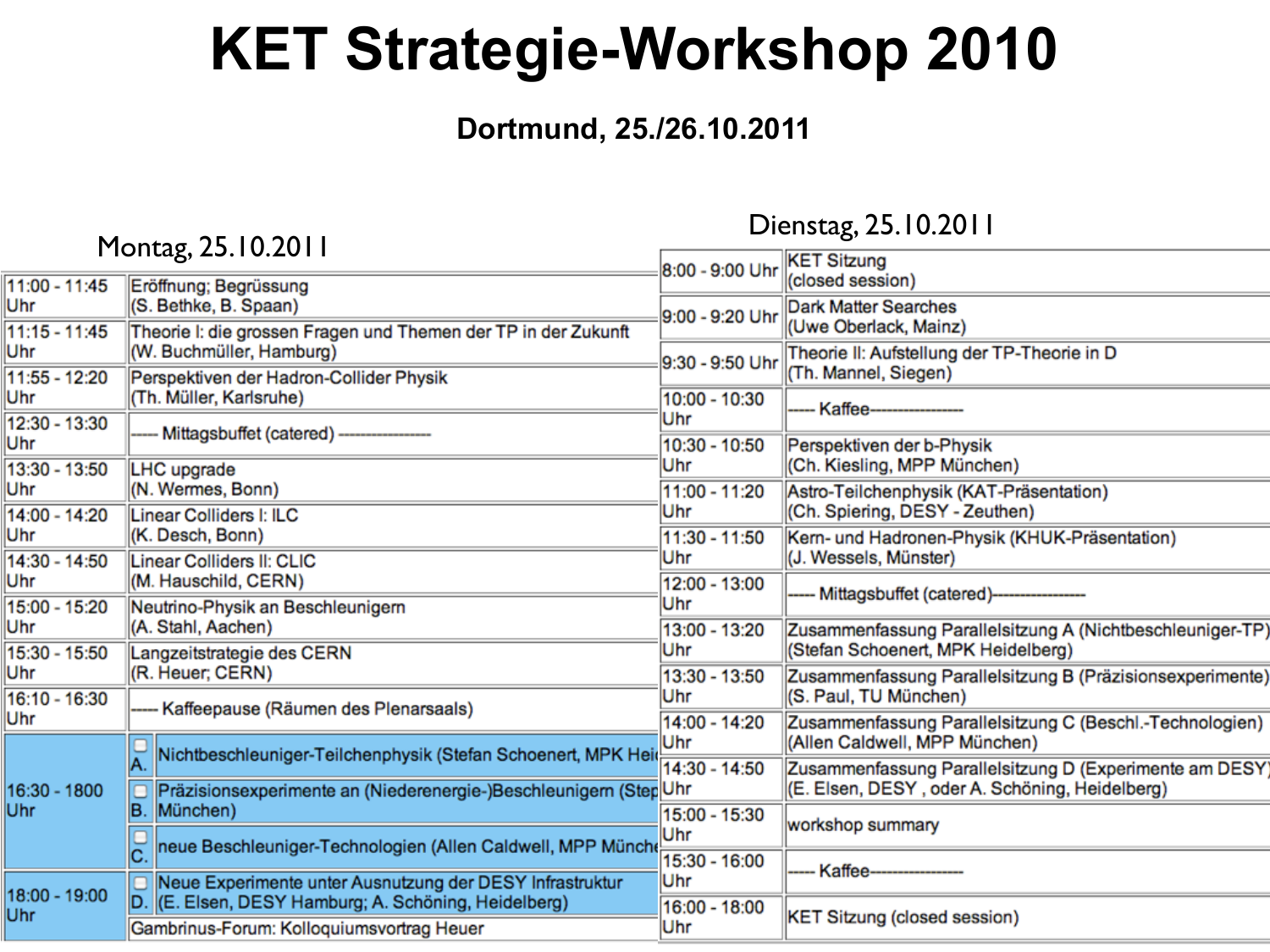#### **Parallelsitzung A: Nichtbeschleuniger-Teilchenphysik**

 A large solid state TPC with Cobra - K. Zuber A one ton Ge experiment: GERDA&Majorana  $\overline{a}$  - B. Majorovits Proton decay and neutrino properties with Lena **Theorem 2-1**. Oberauer Direct neutrino mass search beyond 100 meV - C. Weinheimer Direct DM search: techniques & multi-target DM signature - J. Jochum

- 
- 
- 
- 
- 

#### **Parallelsitzung B: Präzisionsexperimente an Nierenergie-Beschleunigern**

- Klaus Kirch: Teilchenphysik mit langsamen Müonen
- Jochen Walz: Teilchenphysik mit Antiprotonen
- Peter Fierlinger: Teilchenphysik mit Neutronen und EDM Messungen im allgemeineren
- Gruppe Blaum: Teilchenphysik mit Ionen
- Gruppe FZJ: EDM des Protons/Deuterons an COSY

#### **Parallelsitzung C: Neue Beschleuniger-Technologien**

- A. Caldwell **Introduction and Muon Collider R&D**
- A. Pukhov Theory/simulation of Laser and Beam driven PWA
- S. Karsch Experimental overview in Laser driven PWA
- G. Xia " " " " Proton beam driven PWA
- F. Zimmermann Outlook for PWA experiments

#### **Parallelsitzung D: Neue Experimente unter Ausnutzung der DESY Infrastruktur**

[e+e- Z-factory using the HERA infrastructure](http://indico.desy.de/contributionDisplay.py?contribId=36&sessionId=5&confId=3525) Moortgat-Pick [Perspective on the ep and eA physics at DESY](http://indico.desy.de/contributionDisplay.py?contribId=37&sessionId=5&confId=3525) Kowalski [\(Ultra-\)Light Particles Beyond the SM: Case for the New Intensity Frontier](http://indico.desy.de/contributionDisplay.py?contribId=38&sessionId=5&confId=3525) Ringwald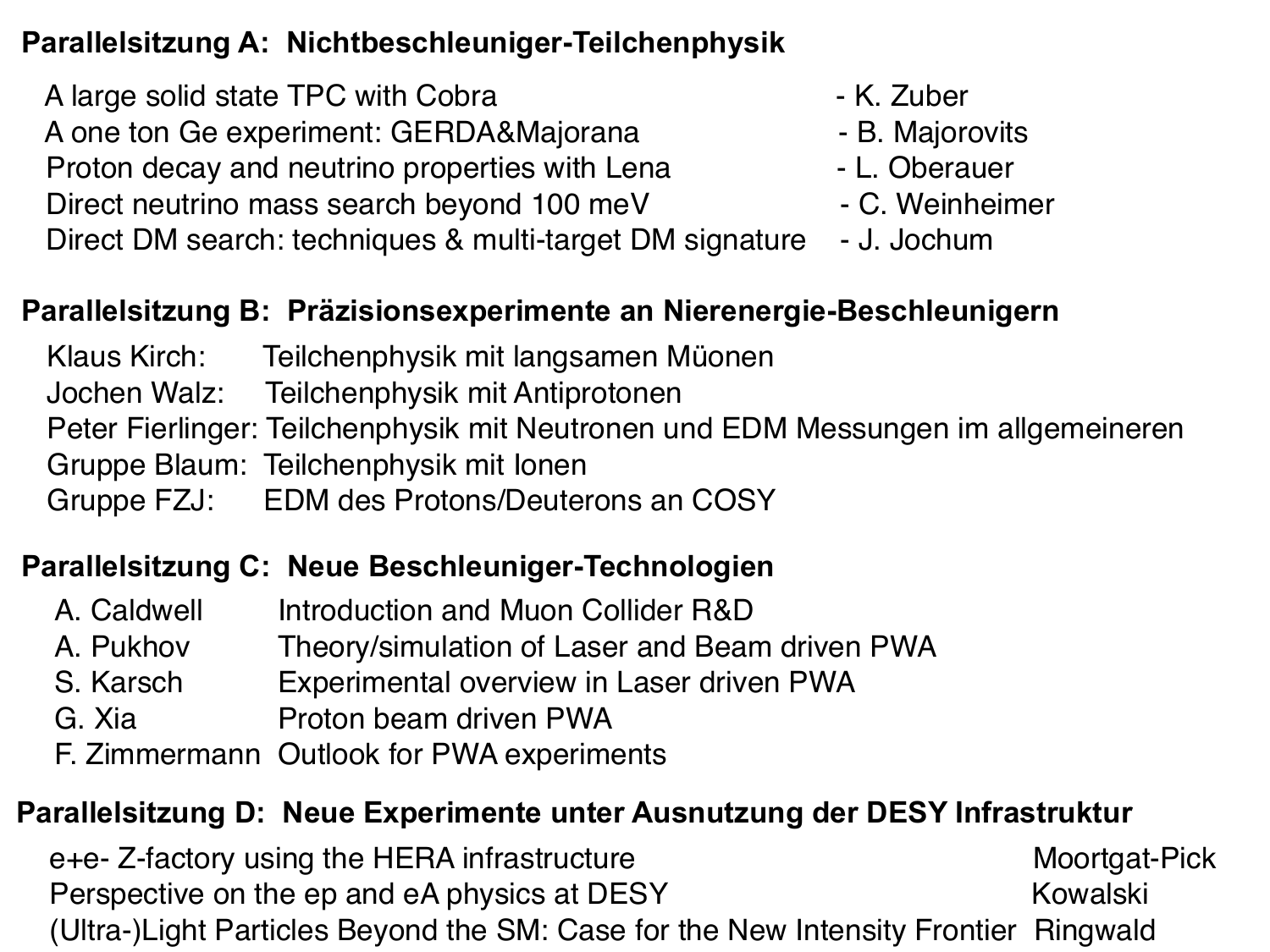## CERN-Council Report

#### KET-JV 2010 S. Bethke, MPP München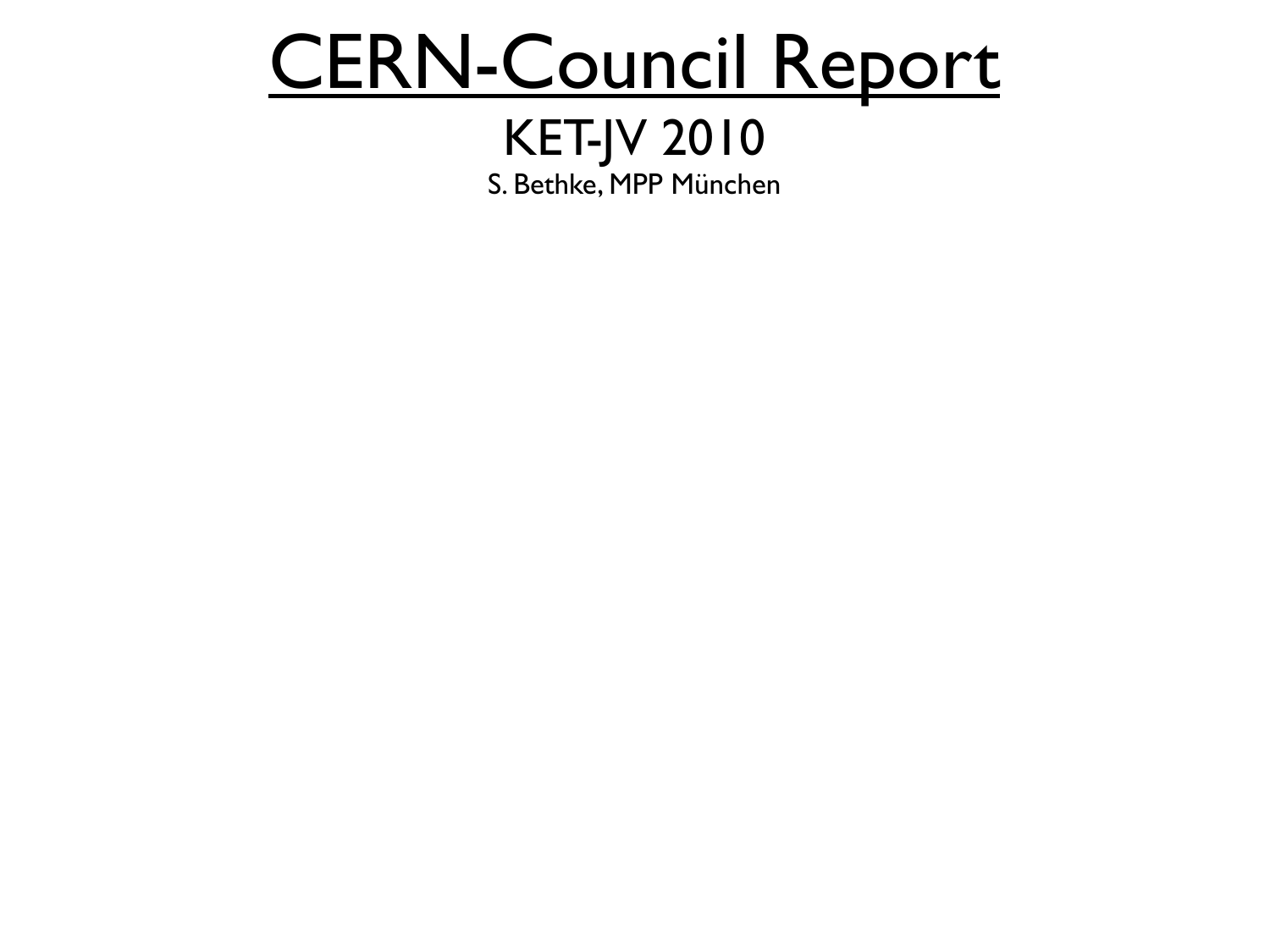## CERN-Council Report

#### KET-JV 2010 S. Bethke, MPP München

• 4 Council weeks / a: März, Juni, September, Dezember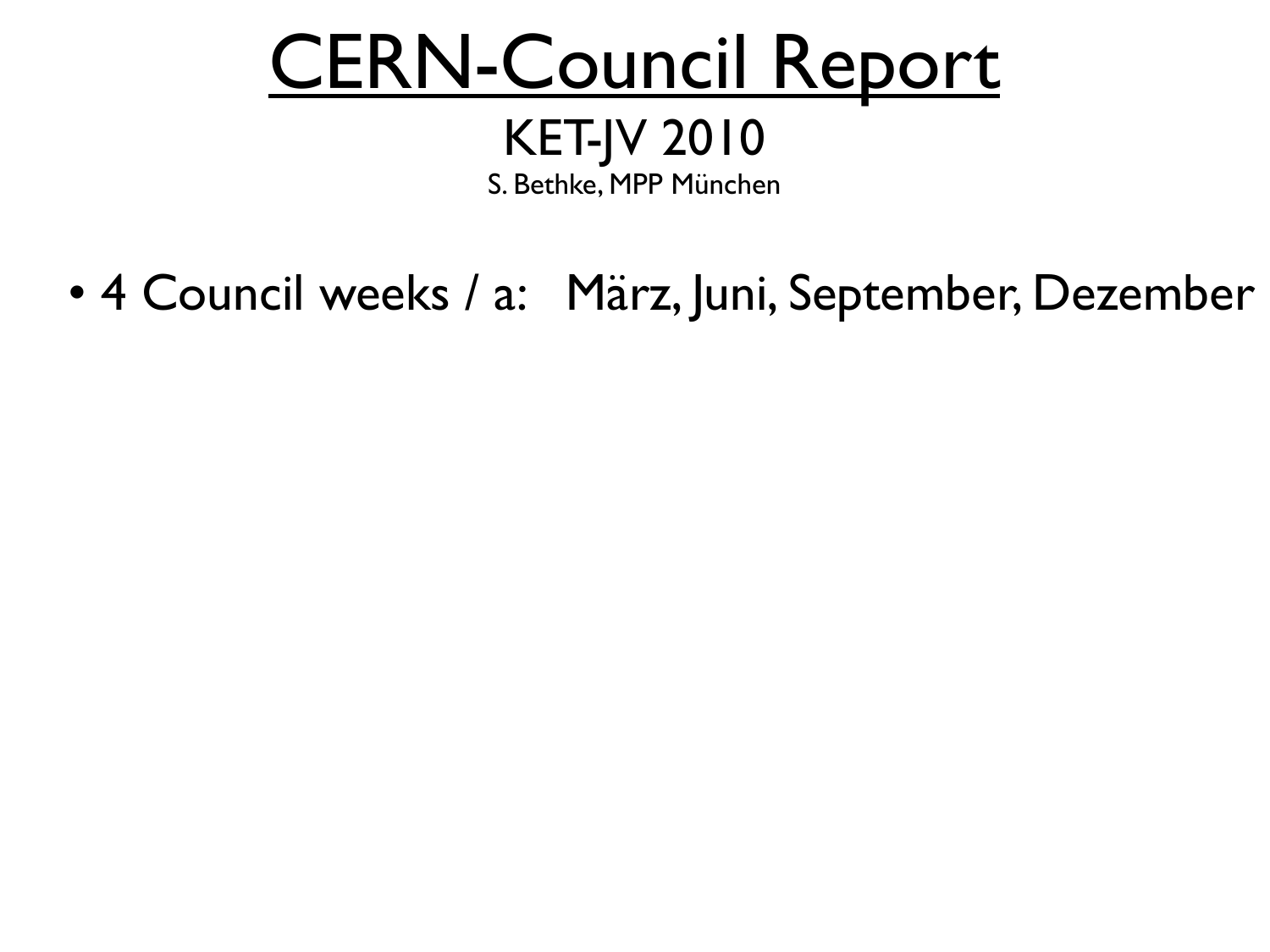# CERN-Council Report

KET-JV 2010 S. Bethke, MPP München

- 4 Council weeks / a: März, Juni, September, Dezember
- begleitet durch Sitzungen von: SPC, FC, WG's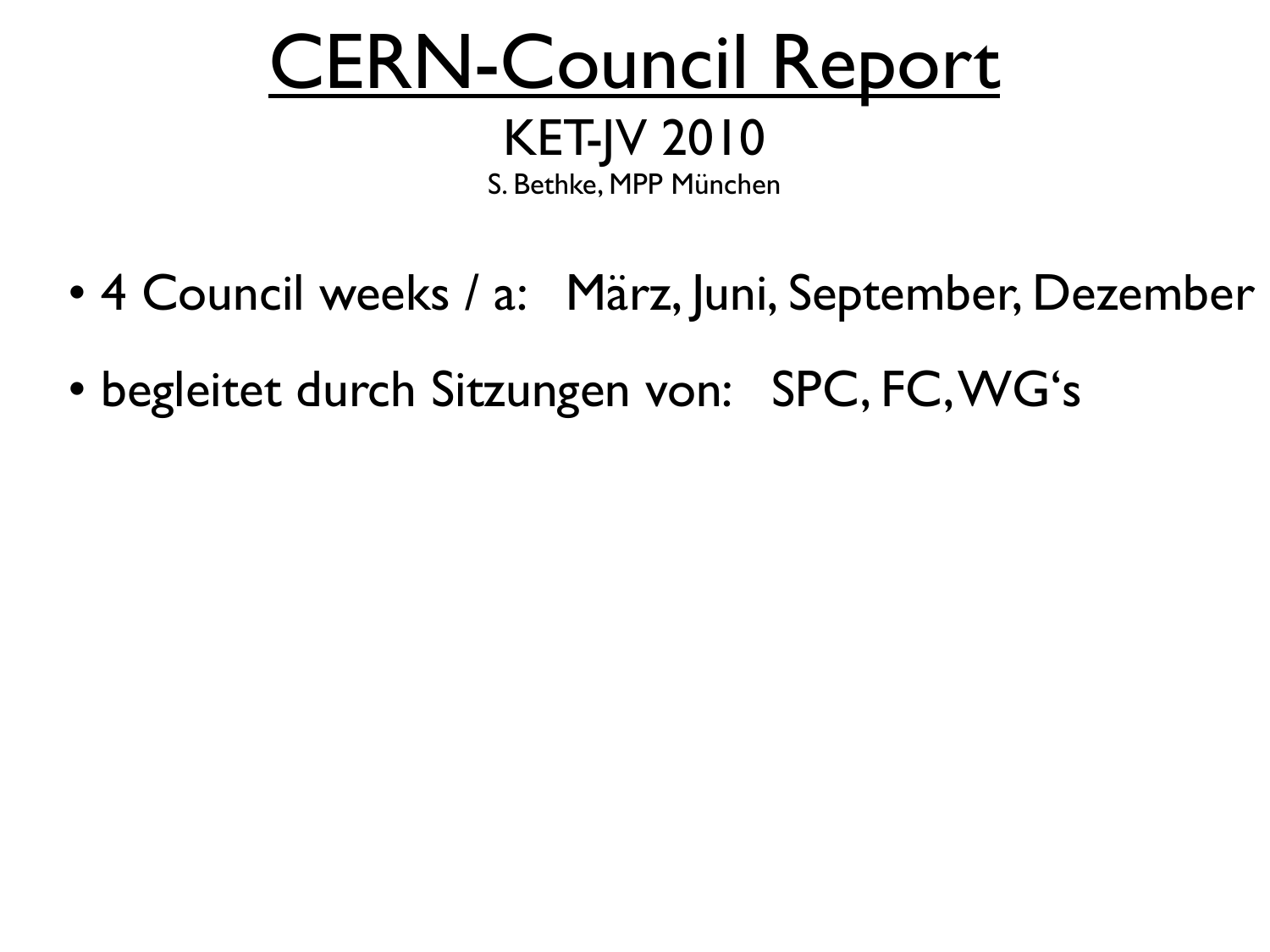- 4 Council weeks / a: März, Juni, September, Dezember
- begleitet durch Sitzungen von: SPC, FC, WG's
- Haupttehmen in 2010 bisher: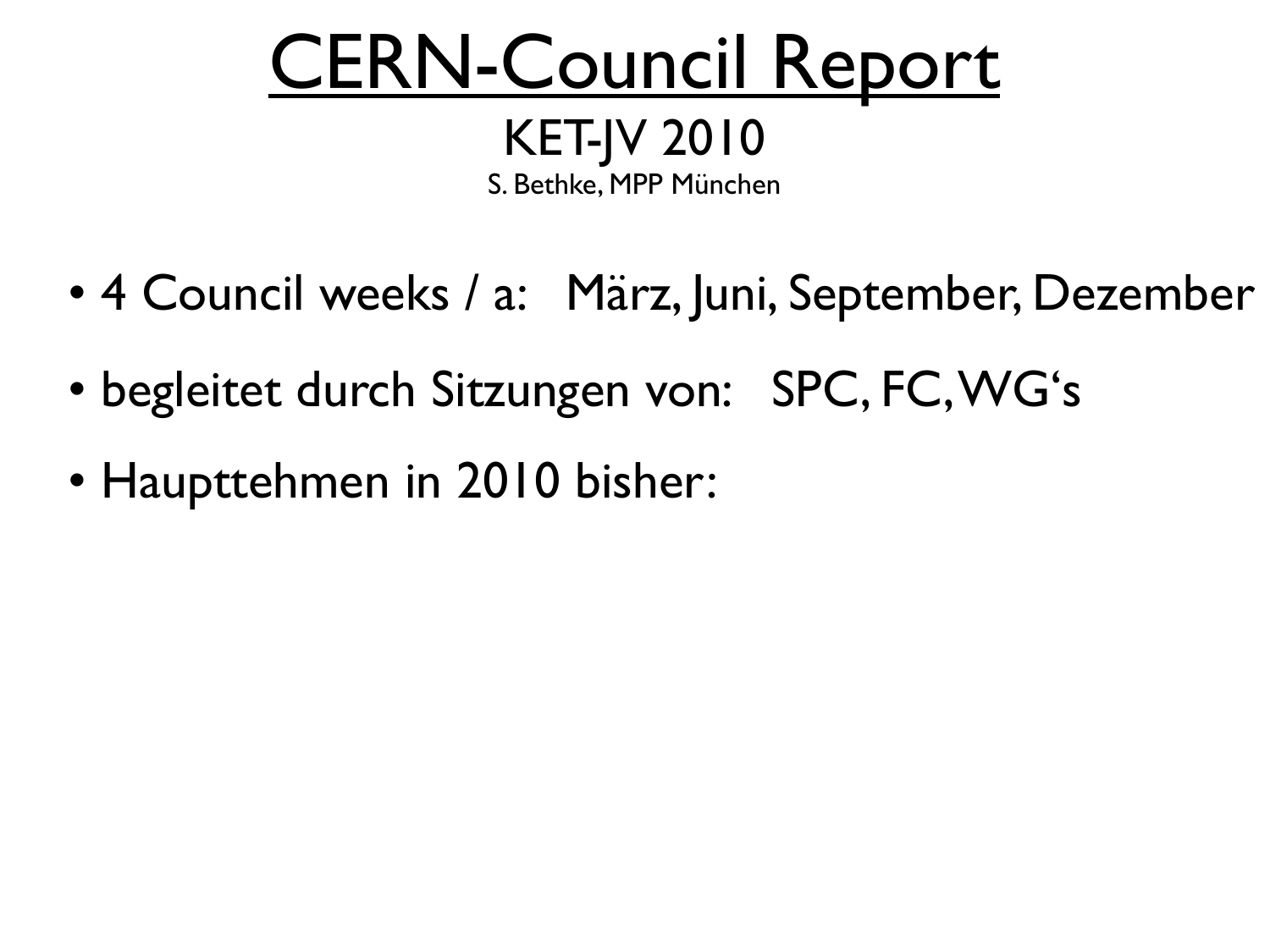- 4 Council weeks / a: März, Juni, September, Dezember
- begleitet durch Sitzungen von: SPC, FC, WG's
- Haupttehmen in 2010 bisher:
	- (financial) Medium Term Plan (MTP) 2011 2015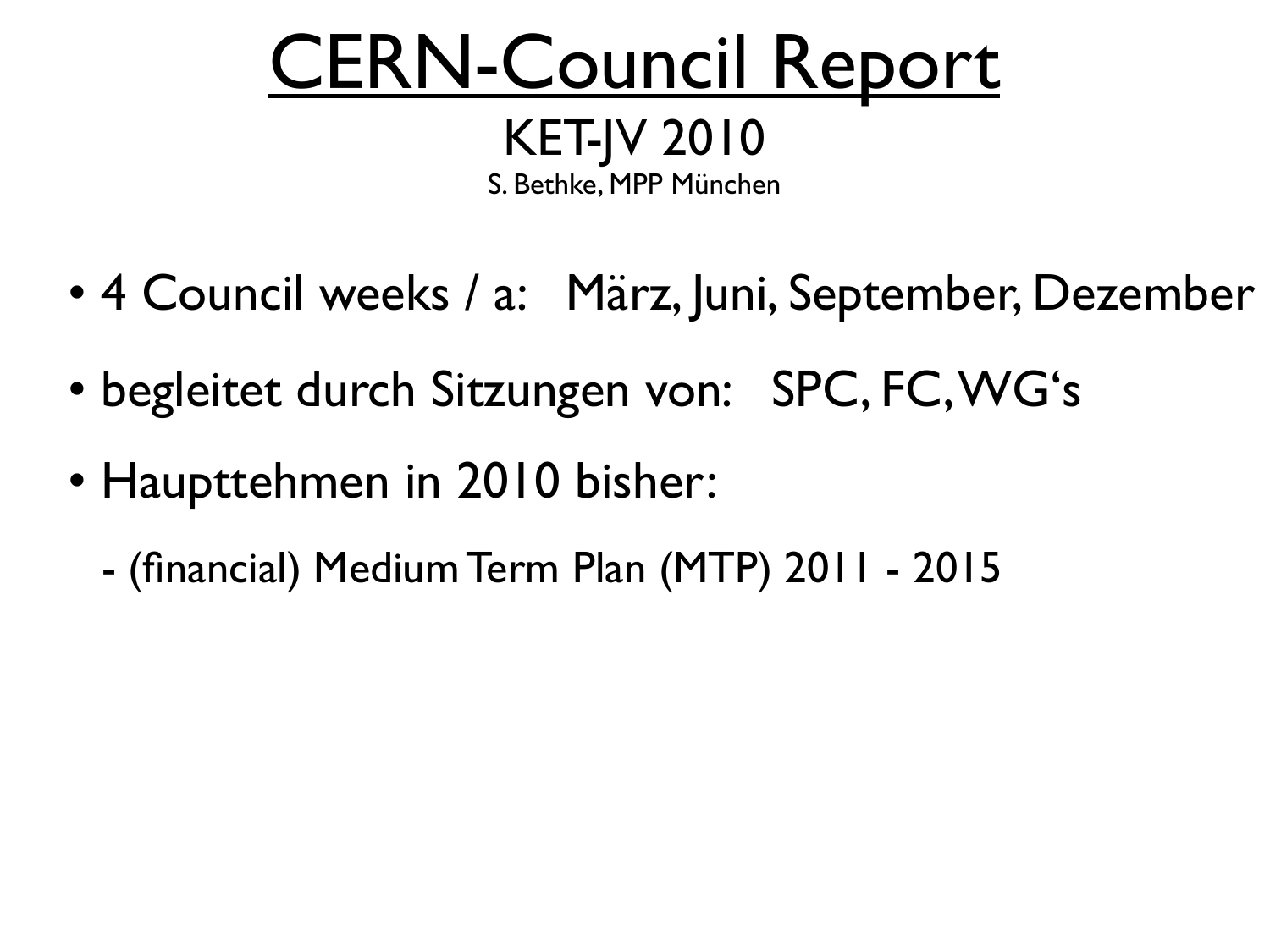- 4 Council weeks / a: März, Juni, September, Dezember
- begleitet durch Sitzungen von: SPC, FC, WG's
- Haupttehmen in 2010 bisher:
	- (financial) Medium Term Plan (MTP) 2011 2015
	- Scientific and Geographical Enlargement of CERN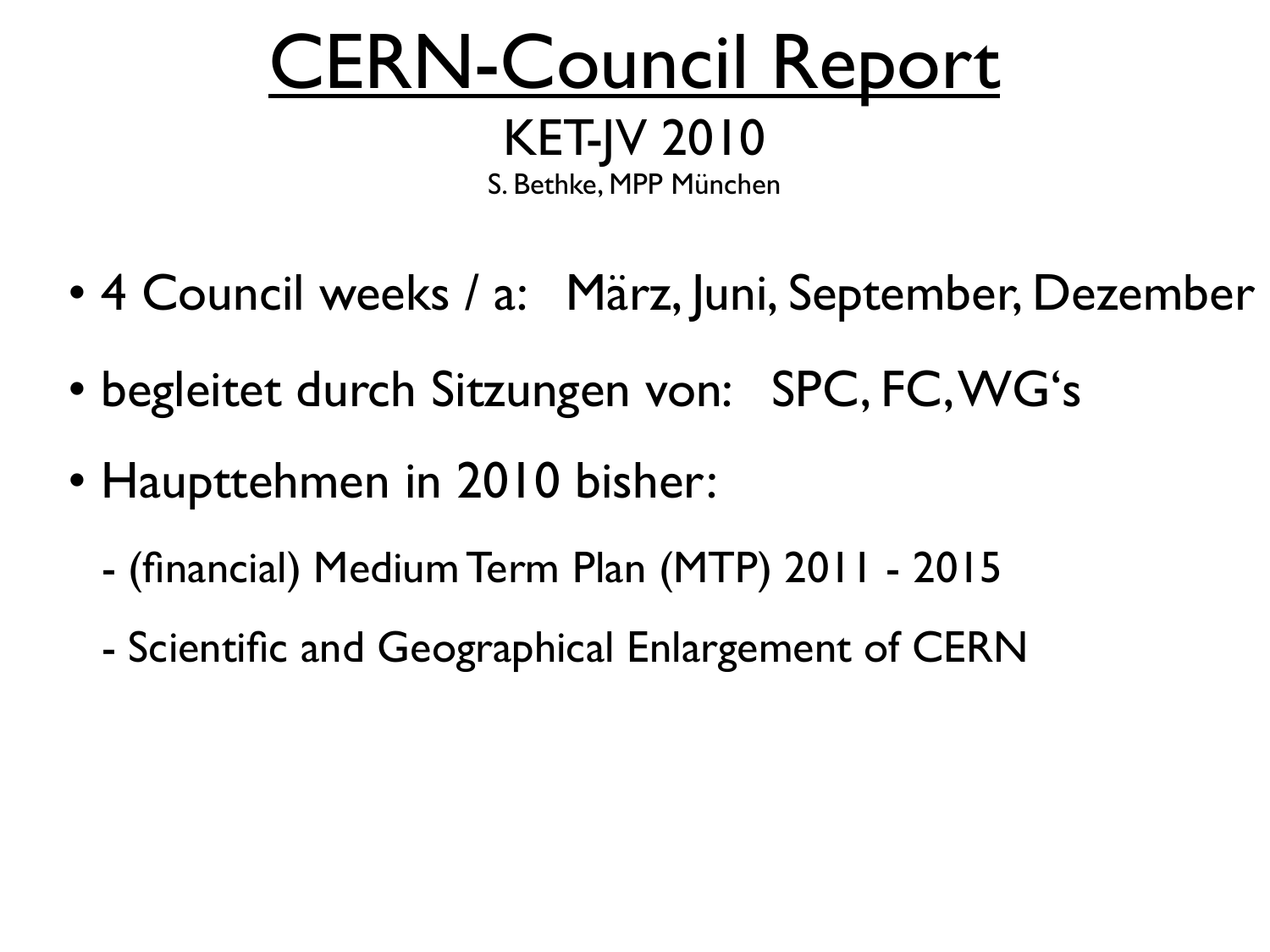- 4 Council weeks / a: März, Juni, September, Dezember
- begleitet durch Sitzungen von: SPC, FC, WG's
- Haupttehmen in 2010 bisher:
	- (financial) Medium Term Plan (MTP) 2011 2015
	- Scientific and Geographical Enlargement of CERN
	- Social security plans for CERN employees (e.g. pension fund)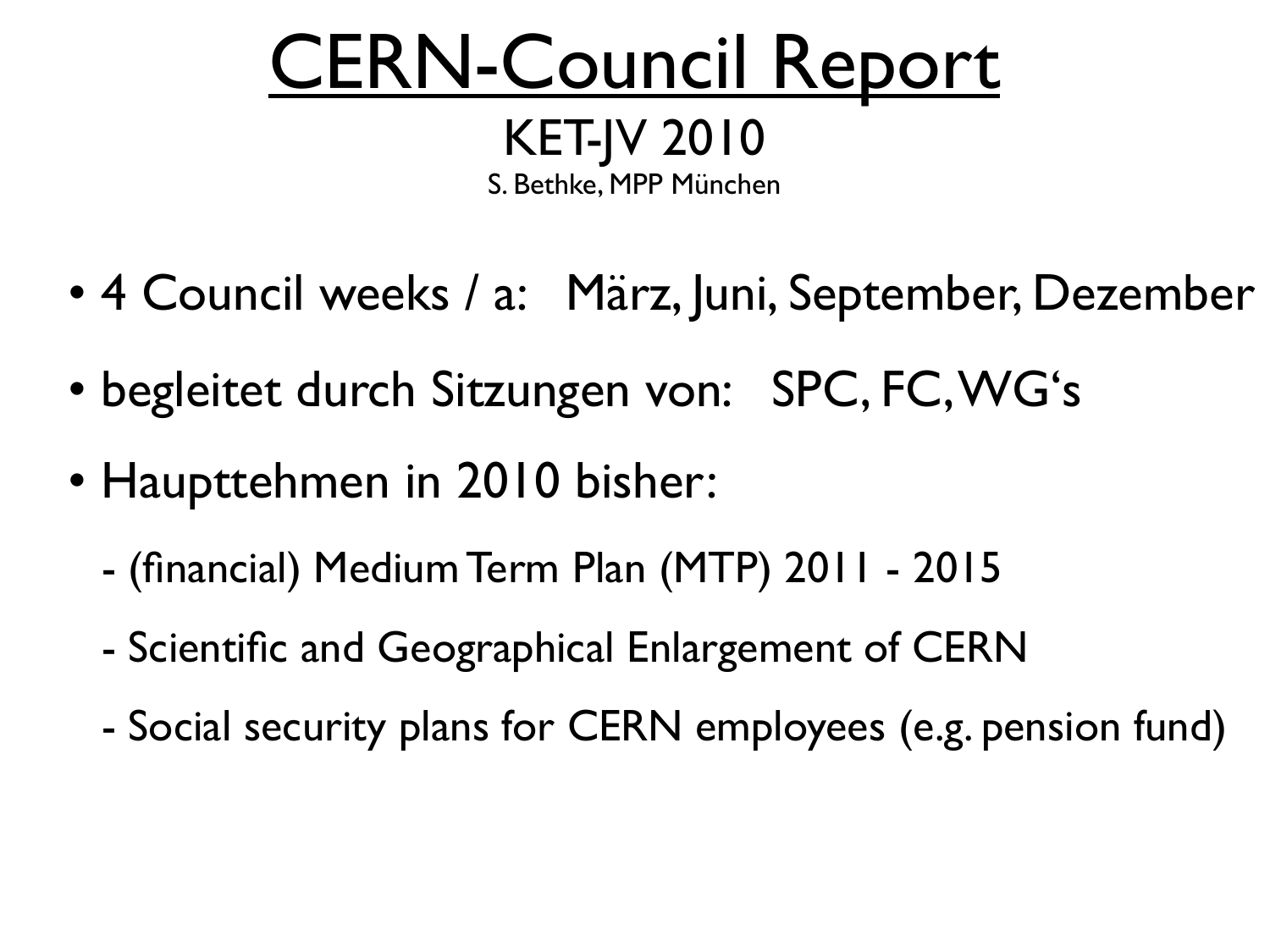- 
- 
- 
- 
- 
- 
-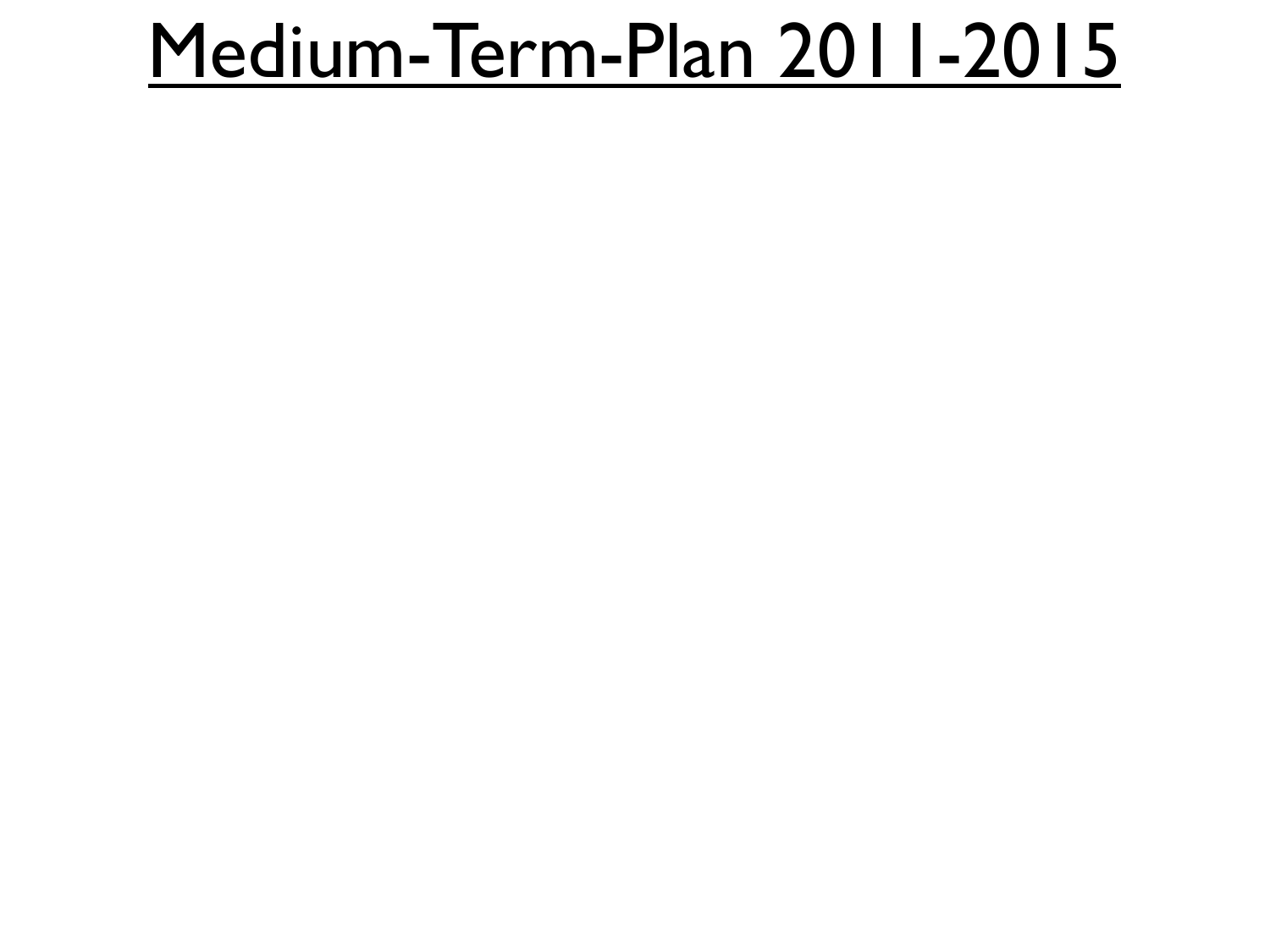- first proposal by CERN management in June 2010  $($  continuation of current funding; slow pace of reducing deficit)
	- –> not recommended for approval by FC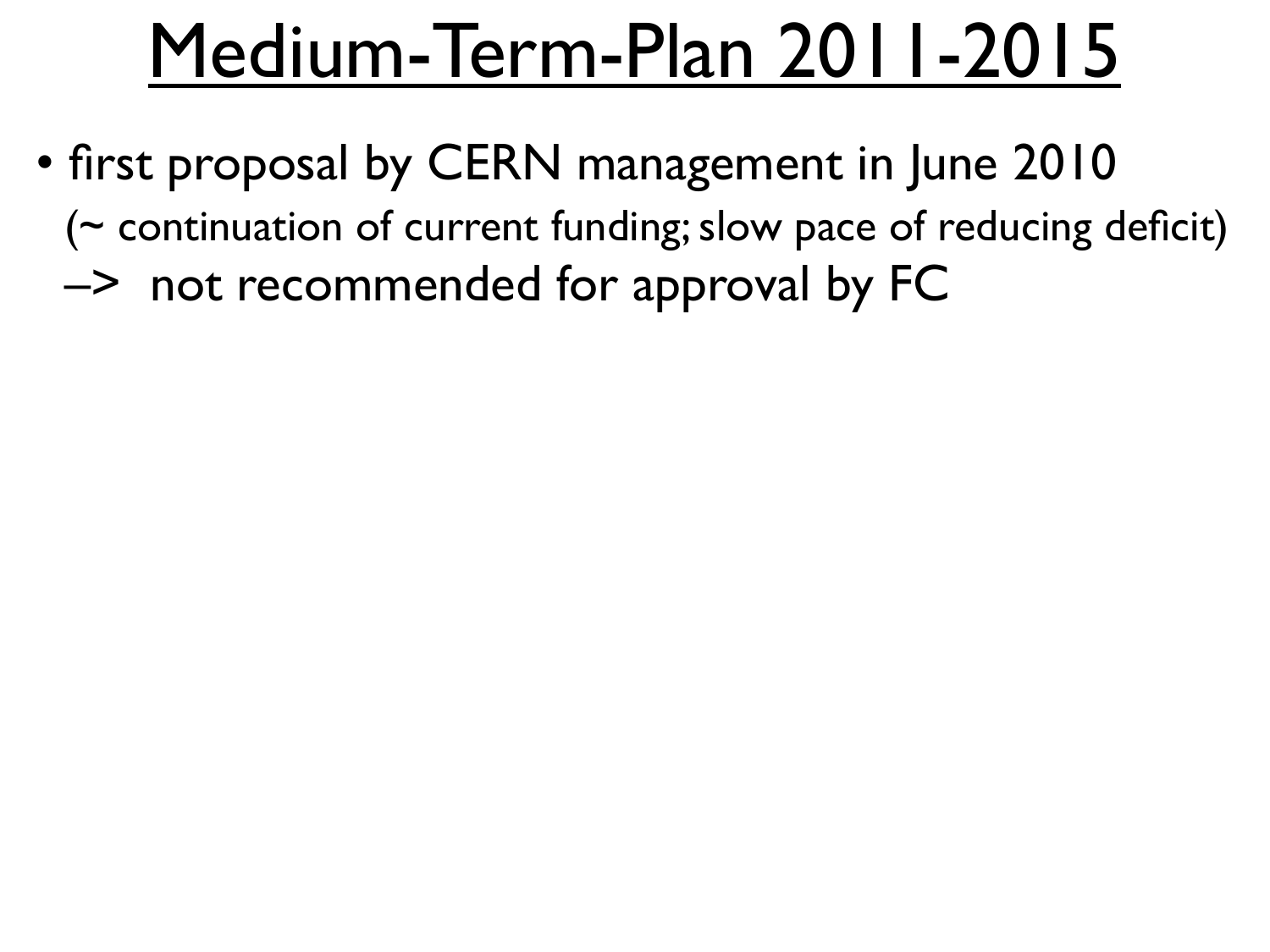- first proposal by CERN management in June 2010  $($  continuation of current funding; slow pace of reducing deficit)
	- –> not recommended for approval by FC
- additional requirements to
	- reduce MS contributions (by 135 MCHF : 15 in 2011, then 30/a)
	- consolidate social security systems (30 + 30 MCHF p.a.)
	- further reduce cumulative deficit (2009: 490 MCHF; –> 2015: 330)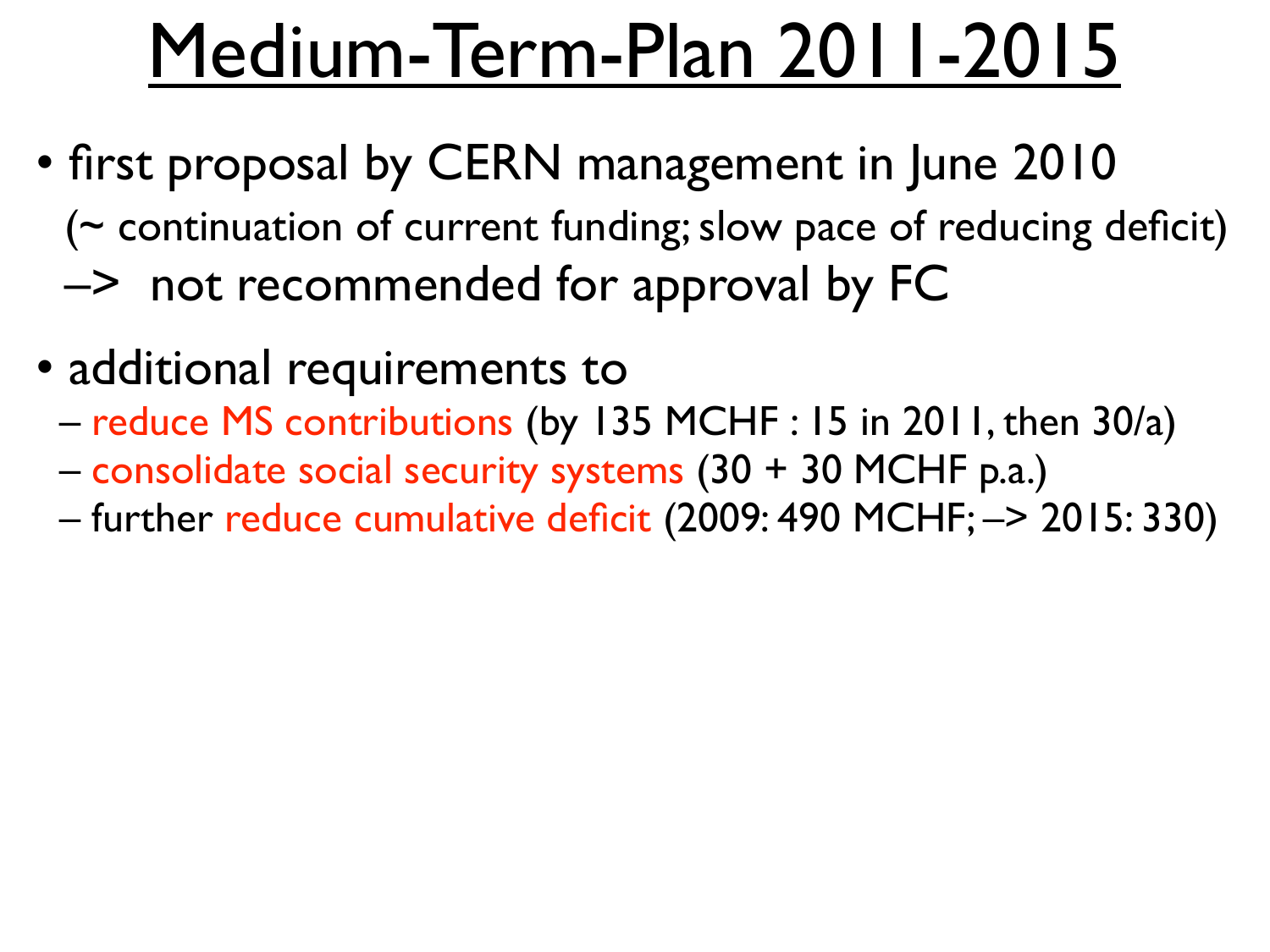- first proposal by CERN management in June 2010  $($  continuation of current funding; slow pace of reducing deficit)
	- –> not recommended for approval by FC
- additional requirements to
	- reduce MS contributions (by 135 MCHF : 15 in 2011, then 30/a)
	- consolidate social security systems (30 + 30 MCHF p.a.)
	- further reduce cumulative deficit (2009: 490 MCHF; –> 2015: 330)
	- *CERN management: protect science from cuts*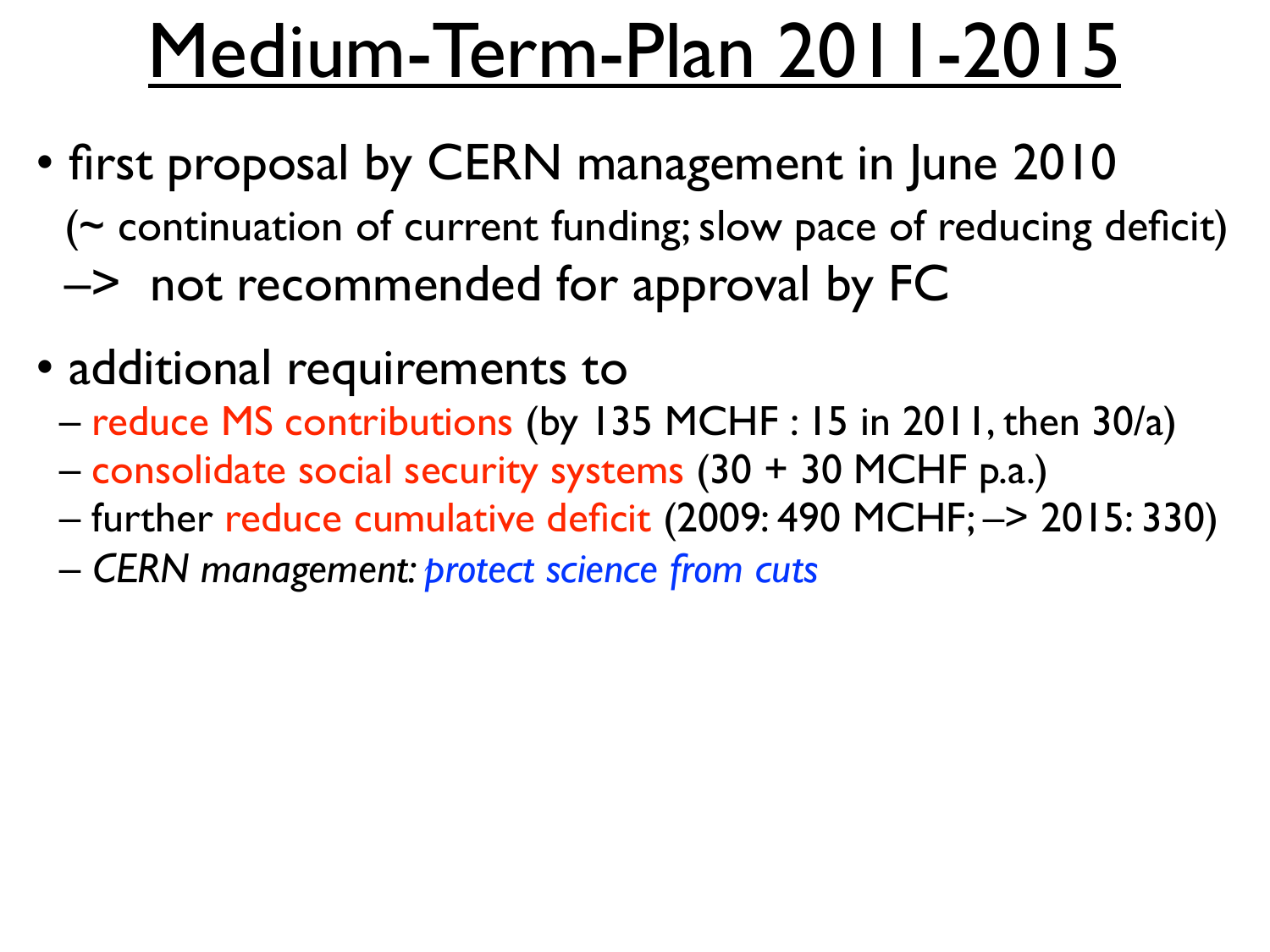- first proposal by CERN management in June 2010 (~ continuation of current funding; slow pace of reducing deficit)
	- –> not recommended for approval by FC
- additional requirements to
	- reduce MS contributions (by 135 MCHF : 15 in 2011, then 30/a)
	- consolidate social security systems (30 + 30 MCHF p.a.)
	- further reduce cumulative deficit (2009: 490 MCHF; –> 2015: 330)
	- *CERN management: protect science from cuts*
- new management proposal Sept 2010: achieved by e.g.
	- no increased resources for CLIC from 2011 onwards (106.1 M)
	- 2012: complete shutdown of the accelerator complex (25 M)
	- reduced pace of HL-LHC detector preparations (19.3 M)
	- no earmarked funding for new buildings (Rest. No. 3,...) (66 M)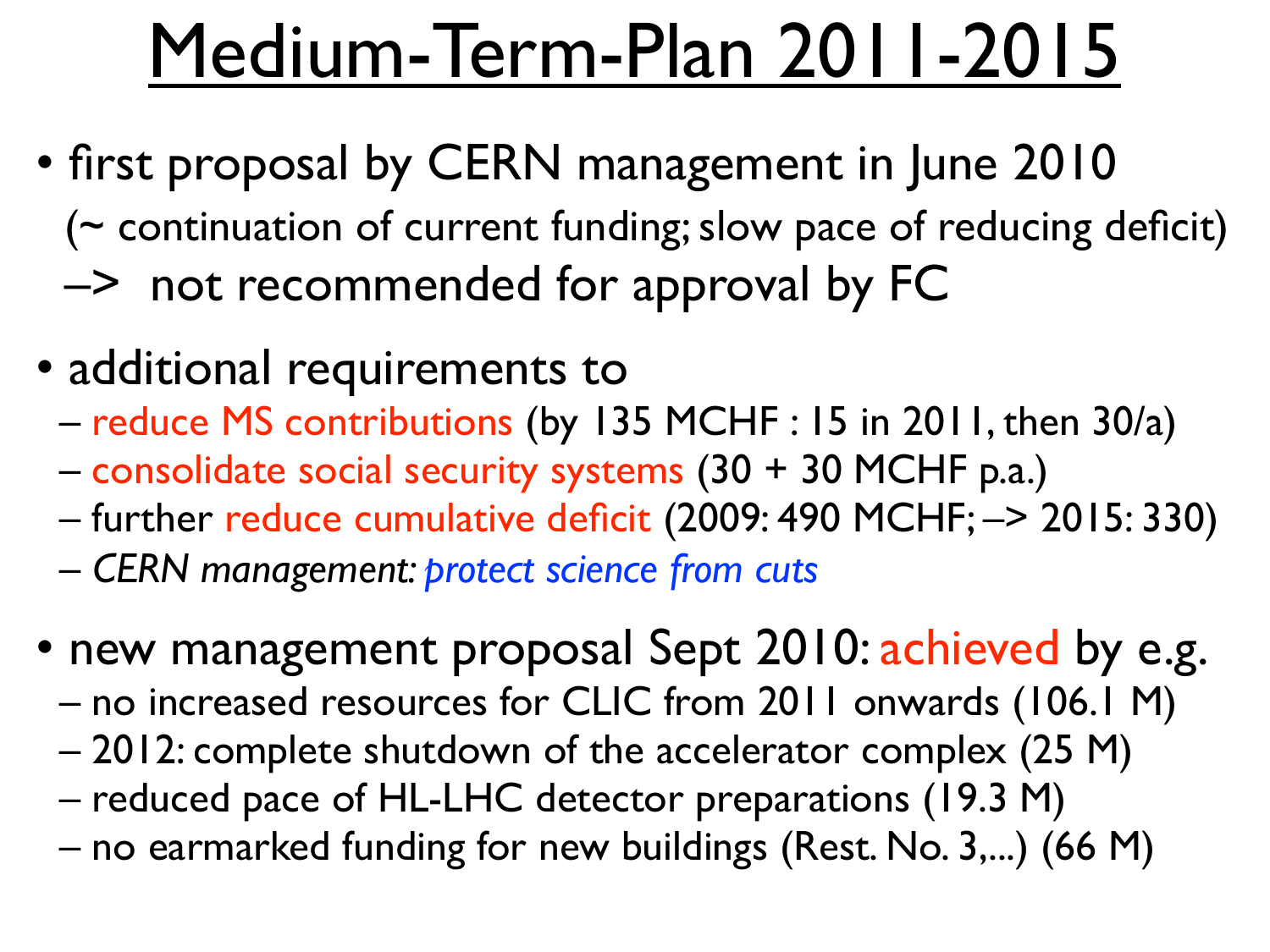- first proposal by CERN management in June 2010 (~ continuation of current funding; slow pace of reducing deficit)
	- –> not recommended for approval by FC
- additional requirements to
	- reduce MS contributions (by 135 MCHF : 15 in 2011, then 30/a)
	- consolidate social security systems (30 + 30 MCHF p.a.)
	- further reduce cumulative deficit (2009: 490 MCHF; –> 2015: 330)
	- *CERN management: protect science from cuts*
- new management proposal Sept 2010: achieved by e.g.
	- no increased resources for CLIC from 2011 onwards (106.1 M)
	- 2012: complete shutdown of the accelerator complex (25 M)
	- reduced pace of HL-LHC detector preparations (19.3 M)
	- no earmarked funding for new buildings (Rest. No. 3,...) (66 M)

### revised MTP approved by Council in Sept. 2010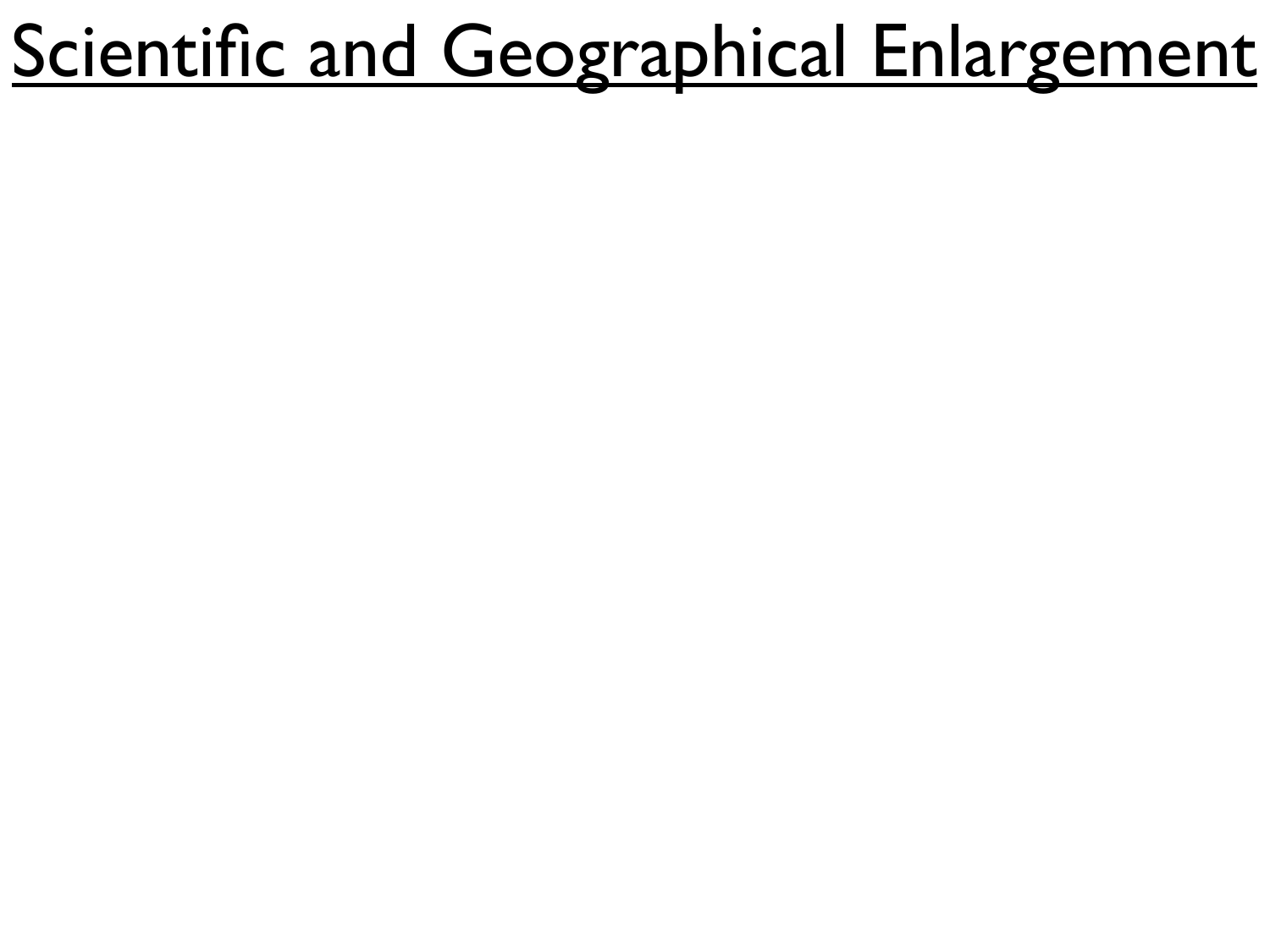• Working Group of Council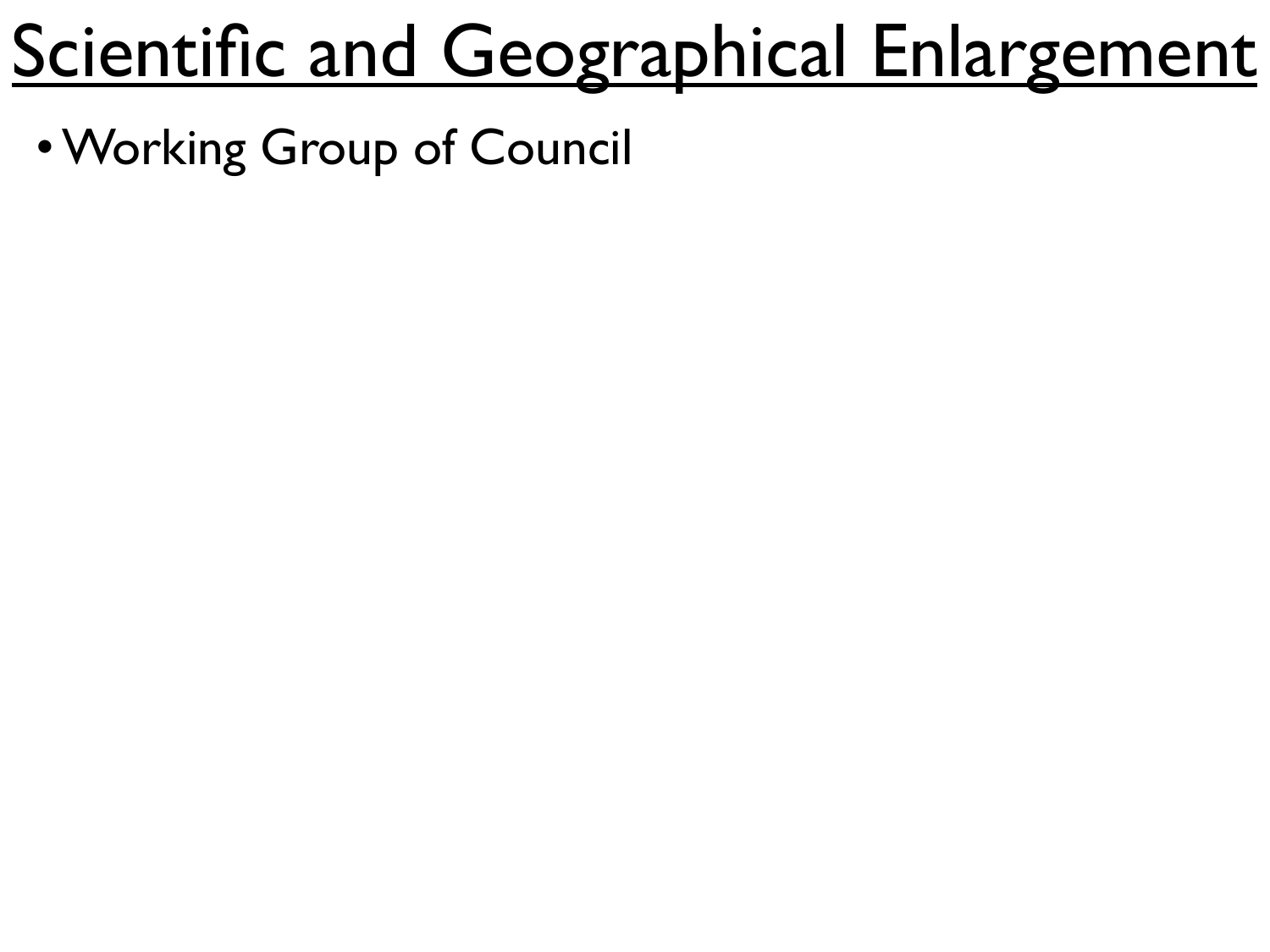- Working Group of Council
- Geographical Enlargement:
	- general opening of full membership to all nations (subject to bilateral interest, and to specific stepwise procedure)
	- new definition of *associate membership* : more rights & duties (annual fee for ass. members: 10% of equiv. membership fee)
	- special entry contribution for new members (~1.25 annual fees; details t.b.d.)
	- useage of new fees t.b.d. (reduction of current ms fees and/or increase of budget.)
	- t.b.d.: governance & procedure for pending applications (at this time, Israel, Cyprus, Serbia, Turkey, Slovenia)